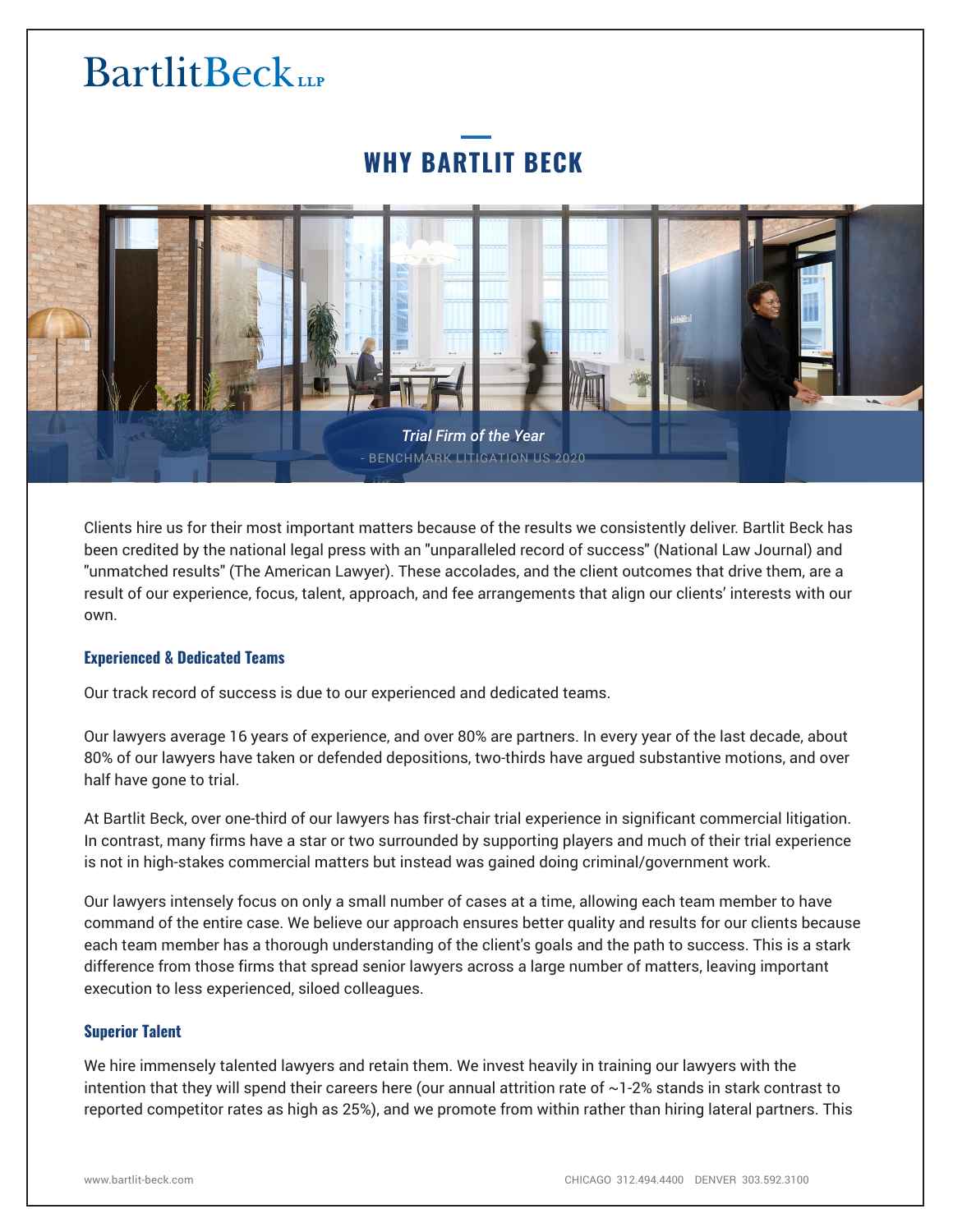WHY BARTLIT BECK

provides consistency to our clients and frees our lawyers to collaborate without sharp elbows, focusing on obtaining the best possible results.

Our firm is in a class by itself:

- The lion's share of our lawyers served as federal judicial clerks, and approximately 25% of the lawyers who joined the firm in the last 15 years served as clerks for Justices of the United States Supreme Court.
- Nearly all graduated close to the top of their law school class.
- More than half served as Law Review editors.
- Our ranks include lawyers who have been awarded Rhodes and Marshall Scholarships, Justice Department Honors Program participants, MBAs, and law school professors/lecturers.

#### **Our Approach**

We make complex things simple.

We focus on what matters and what makes a difference. We focus on the ultimate outcome. All the time.

We immediately identify key themes and focus on the "mountaintops" refining those themes as necessary when we learn more. We don't litigate for the sake of litigating. Our eye is toward trial, but without losing sight of summary judgement and settlement.

We approach discovery as a tool to help us understand the facts and make a convincing case at trial, not as an end to itself.

We win by showing the jury/judge the evidence, rather than telling them why they should come out our way. We help them reach the right decision on their own.

We use technology to find, filter, and present the key evidence. We use demonstratives and graphics to boil down the key concepts to a few memorable images, which become the anchors of our theory of the case.

We partner with our clients and any co-counsel as a unified team.

We establish ourselves with the judge and jury as the teacher, the reliable source of information. Our credibility is everything.

## **Success-Based Fees**

Our approach to fees is simple. We believe our interests should be aligned with our clients' interests. We think we should get paid more if we win and less if we lose.

We do not bill by the hour. A law firm should not get paid more the longer it takes it to do something. Our fees do not depend on how long we can spend on a task or how many lawyers we can keep busy—they depend on our success. We are willing to share the risk with our clients and bet on our ability to deliver success because we know our model works. For over 25 years we have leveraged our superior talent, experienced and dedicated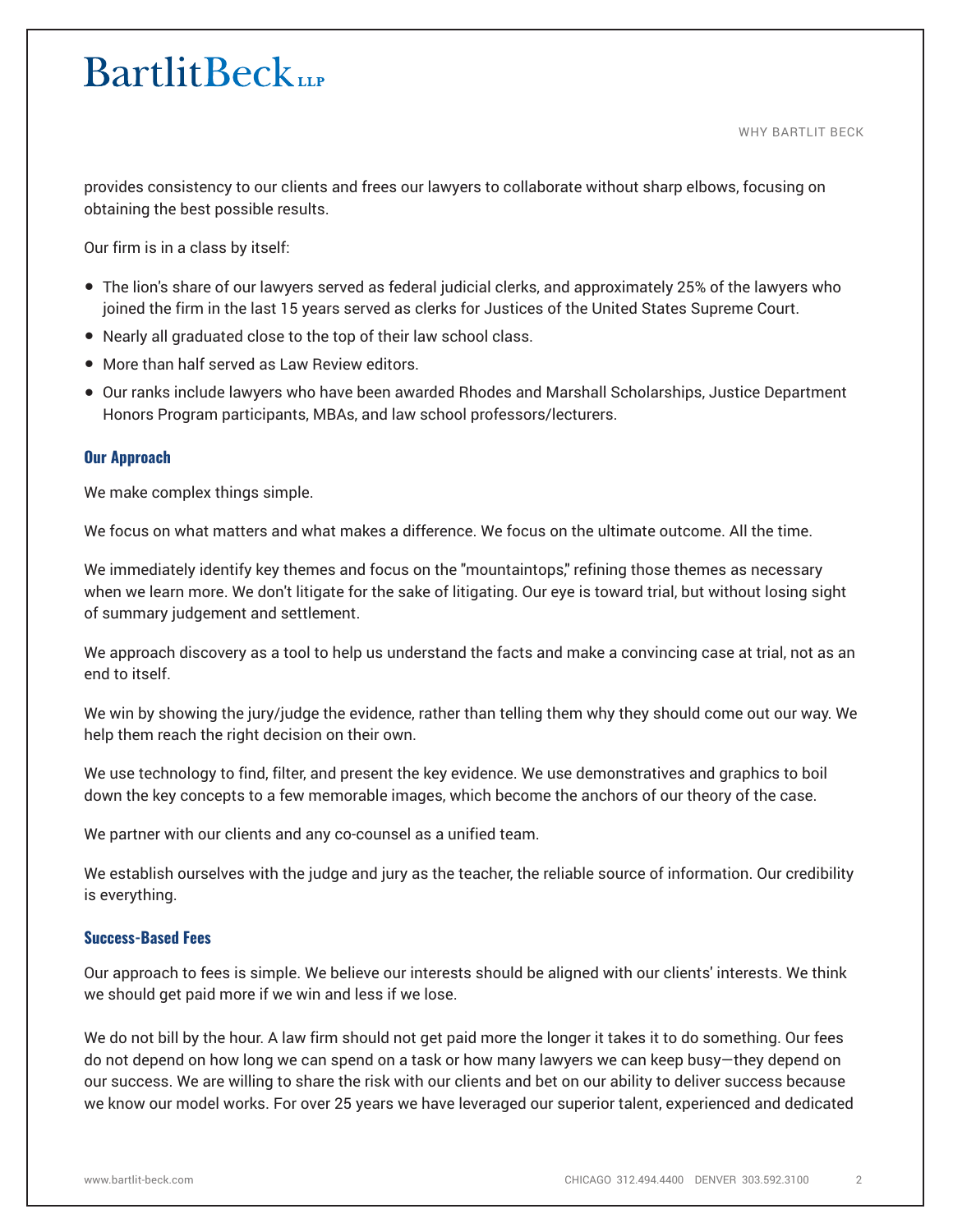WHY BARTLIT BECK

teams, and innovative approach to achieve success.

We employ a variety of fee arrangements, including partial and pure contingency fees and flat monthly fees. We are flexible depending on our clients' needs. In all matters, our fees are fixed and certain, unlike the unpredictable hourly billing and the ever-changing and often-exceeded budgets provided by most firms.

## **Our Reputation**

We were recently recognized as the 2020 "Trial Firm of the Year" at the Benchmark Litigation U.S. Awards, and the firm was a finalist for The American Lawyer "National Specialty/Boutique Litigation Firm of the Year" in 2019. In 2018, BTI named Bartlit Beck a "BTI Awesome Opponent" placing the firm among the top nine firms in the country that opposing general counsels fear the most. Many of our lawyers are also individually recognized by Chambers USA, Benchmark, and BTI.

## *Bartlit Beck is Our Competitive Advantage*

"United Technologies' strong relationship with Bartlit Beck dates back to the firm's founding in 1993. Since then Bartlit Beck has been our lead trial counsel, handling virtually every single significant litigation matter we have had – with astonishing success! The firm has no peer in the departments of trial strategy, advocacy, productivity, speed, adaptability, and teamwork. Bartlit Beck works seamlessly and interchangeably with our inhouse lawyers and with our other law firms. There is also never the need to specify which Bartlit Beck lawyers we would like assigned to our matters – because it doesn't matter as each and every lawyer at the firm is of the same unparalleled quality and temperament. Bartlit Beck is not just our trial counsel of choice – Bartlit Beck is our competitive advantage!"

**Charles D. Gill Former Executive Vice President and General Counsel United Technologies**

## *Smart, tough, creative and strategic thinkers*

"In 20 years as in-house counsel, I have overseen big time litigation on numerous occasions and have been privileged to work with some of the finest law firms and lawyers around the world. None of them has surpassed Bartlit Beck in terms of litigation skills. The lawyers at Bartlit Beck were smart, tough, creative and strategic thinkers. They not only impressed me, they impressed my Board of Directors and my CEO, and that's hard to do. We are not just another case to them, they care about us as people and they care about our business. They are part of the team and are willing to lay it all on the line when the stakes are the highest. They know how to take a case to trial and win. From the very first moment they take the case their focus is on how best to present the case to the judge and to the jury, the stuff that really matters when you're going to trial. Their litigation planning and execution is superb, their counsel pragmatic and on target, and their work ethic second to none."

## **Sterling Miller Former Executive Vice President and General Counsel Sabre Holdings**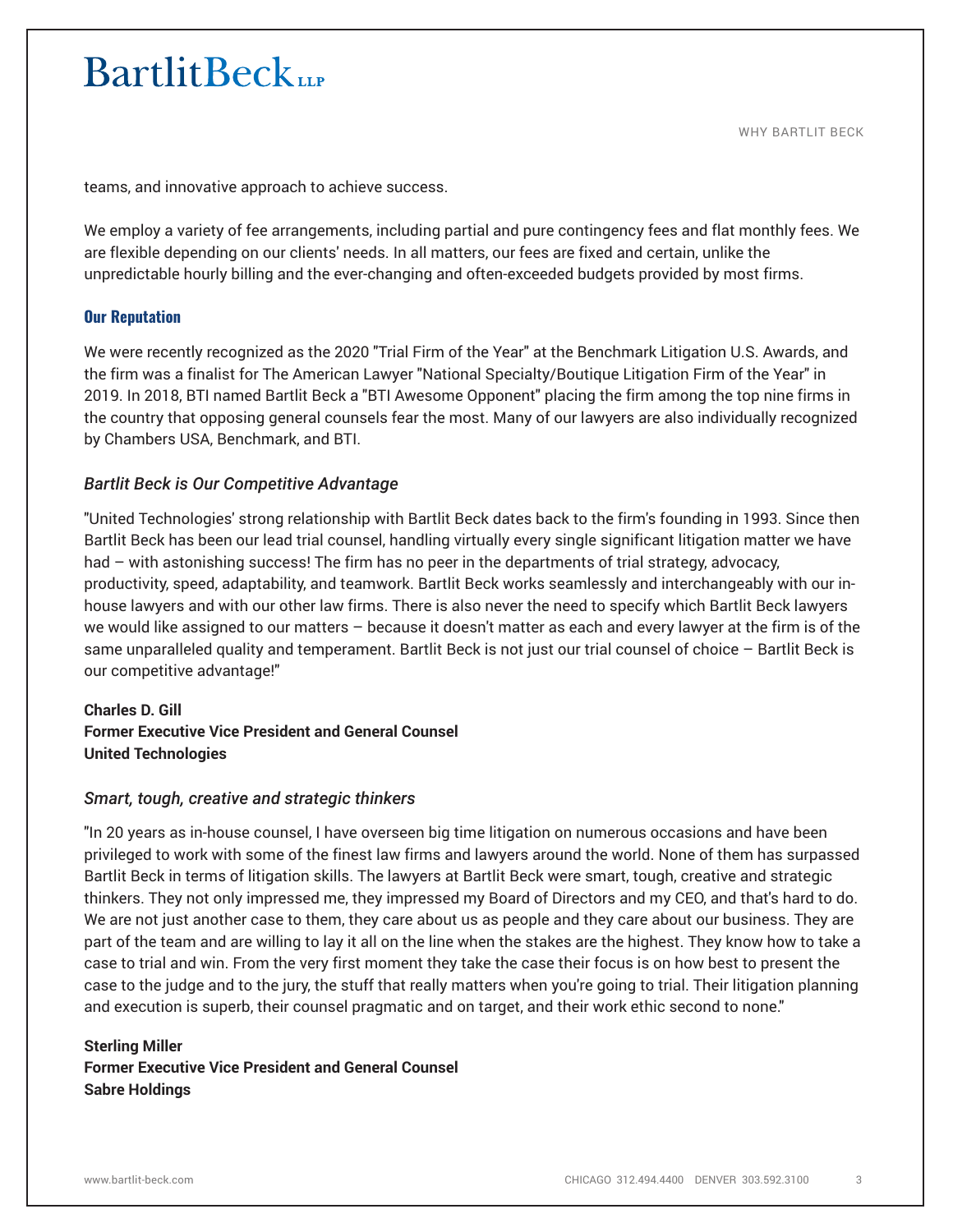## *Outstanding results in our most difficult matters*

"Bartlit Beck's depth of exceptional legal talent, coupled with unparalleled experience, strategic thinking and technological sophistication has delivered outstanding results in our most difficult legal matters. They work seamlessly with our in-house lawyers, staff and business partners, and their trial preparation and courtroom skills are unmatched. They are our 'go-to' law firm in major cases, not only in Illinois, but across the country."

## **Jennifer Sherman Chief Executive Officer (and former General Counsel) Federal Signal**

## *Decisive, responsive, incredibly experienced*

"It is absolutely the best firm I've worked with – they are decisive, responsive, incredibly experienced and they groom their lawyers to be leaders. Their client service is excellent: they are efficient and always come to the client with solutions to complex problems."

## **Chambers USA Client Quote**

## *Bartlit Beck's approach is a breath of fresh air*

"Bartlit Beck's lawyers distinguish themselves by being more creative, more technology-savvy, more practical, and by being much better courtroom advocates. Bartlit Beck's approach to billing is a breath of fresh air . . . Bartlit Beck has consistently delivered. Any General Counsel with a significant litigation matter (so long as it's not against my company) would be derelict in not strongly considering Bartlit Beck."

## **Russ Strobel Former Chairman, President and Chief Executive Officer Nicor**

## *Put clients in a better position to win*

"They're very flexible and able to react very quickly to new developments. They observe, orient, decide and act faster than the opponents and that usually puts the client in a better position to win. Bartlit Beck is by far the best litigation shop I have dealt with."

#### **Chambers USA Client Quote**

## *Tremendous credibility, excellent value*

"Outstanding strategic thinking and execution. Tremendous credibility with court. Deliver excellent value for fees charged."

**Ross F. Schmucki Former Corporate Counsel DuPont**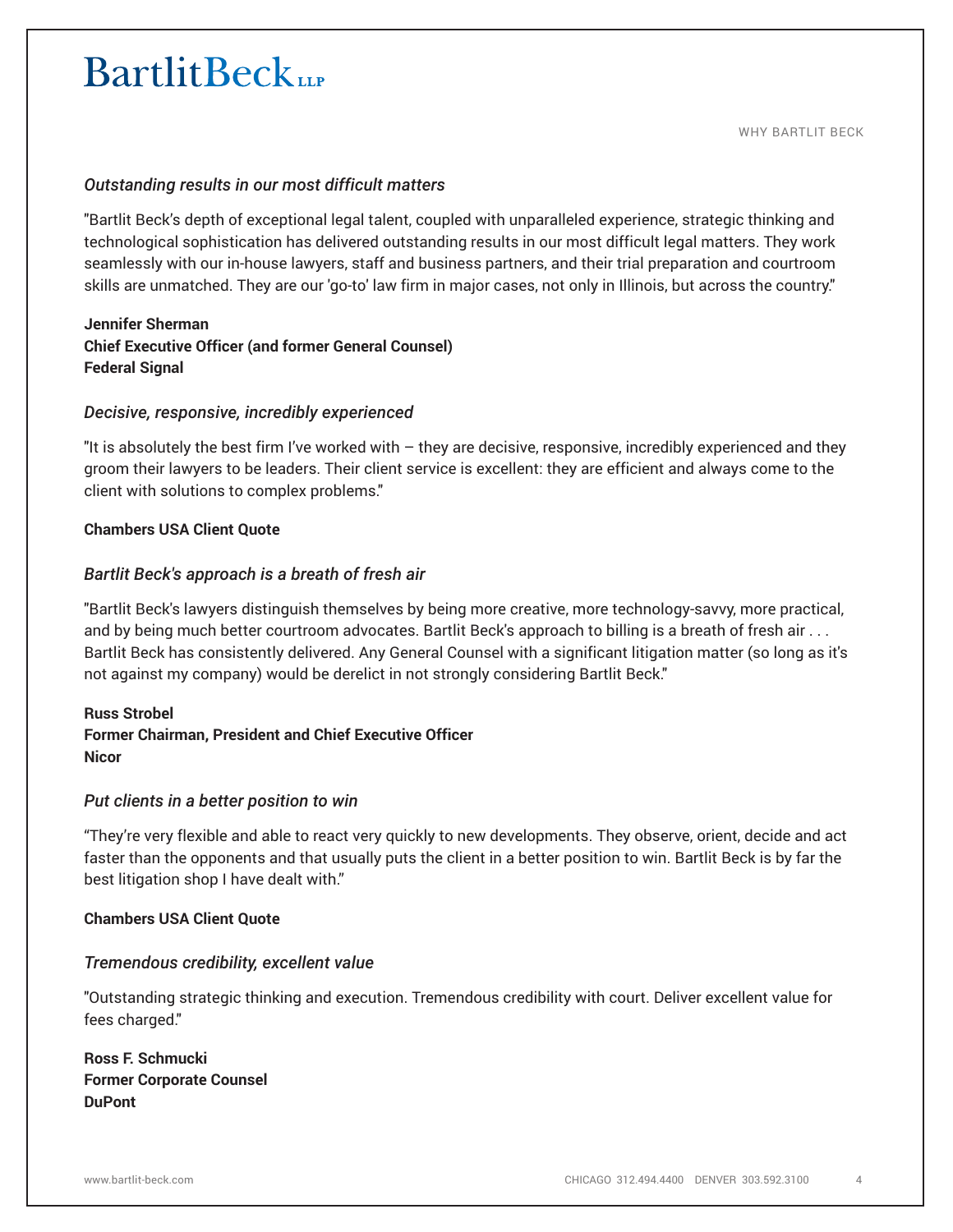## *Precisely how a case should be presented at trial*

"As I watched the Bartlit Beck team at trial, I could not have imagined a more focused and professional effort. Every cross-examination was crisp and cutting. Every witness we presented told a story and defended it calmly. This was precisely how a case should be presented in trial."

#### **Bill Brennan**

## **Former Vice President - General Counsel and Secretary BISSELL**

## *Truly understand the businesses they are working with*

"There are two things that in my mind differentiate Bartlit Beck: the constant, direct partner level attention to our transactions and the desire by their team to truly understand the businesses they are working with. I witnessed the Bartlit Beck team gain significant proficiency in new industries to guarantee the high level of service they are committed to delivering."

## **Alex T. Krueger President and CEO (former Managing Director) First Reserve Corporation**

#### **Diversity & Inclusion**

Bartlit Beck is committed to fostering inclusion and diversity within the legal profession. The firm places a high priority on hiring, promoting, and retaining diverse lawyers and staff. Over the last decade, about half of our new associates are diverse. Likewise, over the last decade, about half of our new partners are diverse.

We seek qualified, diverse candidates in our hiring process and make affirmative outreach with faculty, administration, and student organizations at law schools to identify top diverse talent. We also leverage our relationships with judges and other government officials to assist us in identifying diverse candidates who may be interested in our practice. We established the Bartlit Beck Diversity Fellowship, awarded to third-year law students who have demonstrated a commitment to diversity in the legal profession and have secured a federal clerkship. We view this fellowship both as a critical component of our recruiting strategy and as a means of advancing diversity and inclusion in the legal profession. Learn more here.

We proudly supported the American Bar Association's Resolution 113 "Promoting Diversity in the Legal Profession." In addition, the firm has sponsored many initiatives and organizations that support diversity and inclusion in the legal profession, such as Leadership Council on Legal Diversity, Minority Corporate Counsel Association, Just the Beginning Foundation, Future Leaders of Chicago, and other minority counsel networks and law school student organizations. Many of the firm's lawyers also contribute personally to organizations and initiatives that foster diversity and inclusion of all kinds within law schools and within the legal profession more broadly.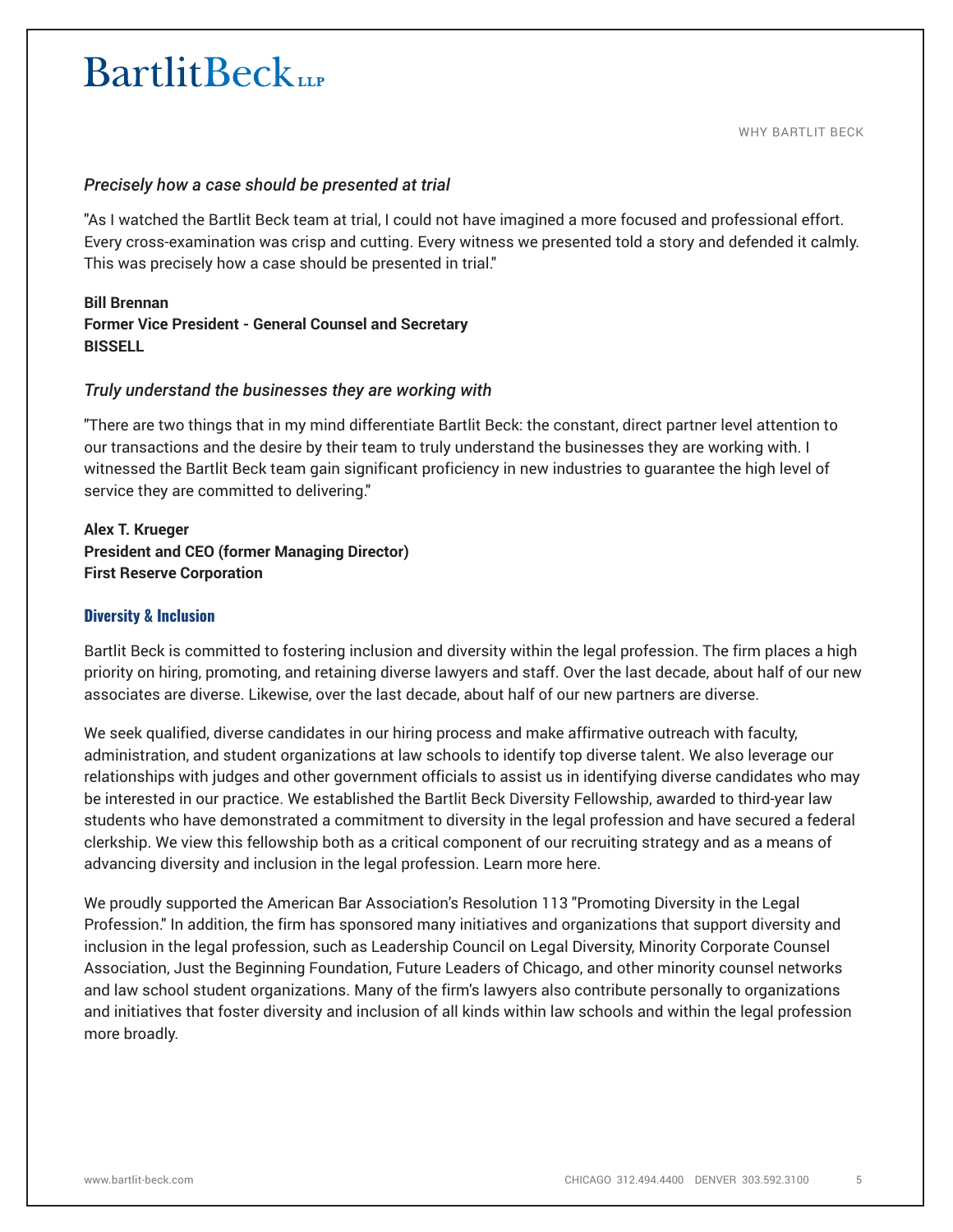WHY BARTLIT BECK

Bartlit Beck lawyers are leaders in the community through pro bono work, charitable initiatives, community service, and leadership on various boards. We serve on the boards of hospitals, pro bono legal services organizations, housing authorities, universities, and organizations addressing issues such as gender equality, racial diversity, educational inequalities, civic leadership, arts, civil rights, and religious organizations.

## **Big Wins**

Since our founding, Bartlit Beck has been a leader in the legal industry, innovating the business of law, amassing unparalleled talent and experience, and establishing an impressive record of winning significant cases.

Bartlit Beck's victories come in a wide variety of cases, including: Antitrust, Class Action, False Claims Act and Government Contracts, General Commercial Litigation, Hedge Fund, Private Equity, and Financial Institution Litigation, Intellectual Property, Product Liability, Accountants and Professional Liability Litigation, Securities and Financial Fraud, and Toxic Tort.

## *United States v. United Technologies*

Represented United Technologies in 10-week bench trial of False Claims Act case brought by the Department of Justice. Government sought \$624 million, alleging price inflation on jet engine sales by UTC division Pratt & Whitney to the Air Force. Trial court's judgment rejected the government's \$624 million damages claim, held that the government suffered no actual damages, and imposed statutory penalties of \$7 million. UTC appealed after a subsequent remand ruling in which the district court reversed its trial ruling and awarded \$664 million. The Sixth Circuit reversed the damages award, held that the government had suffered no actual damages, and remanded to the trial court again. On the second remand, the government finally abandoned its \$600 million damages theory, and the trial court entered final judgment of \$1.2 million with interest of \$2.8 million (plus the \$7.1 million penalty).

## *In re Whirlpool Corp. Front-Loading Washer Products Liability Litigation*

Represented Whirlpool in N.D. Ohio bellwether consumer class action trial of plaintiffs' claims of design defect and breach of implied warranty. After four-week jury trial, jury deliberated fewer than two hours before returning complete defense verdict.

## *Metropolitan Mortgage & Securities Litigation*

Represented Ernst & Young in federal securities class action suit and related arbitrations surrounding the collapse and bankruptcy of Metropolitan Mortgage & Securities Co., a \$2 billion investment, real estate, and insurance conglomerate. Plaintiffs alleged accountants' negligence relating to audit work. Won back-to-back complete defense verdicts in separate trials involving claims for hundreds of millions in investment losses brought by Metropolitan's insurance subsidiary and the bankrupt estate. Class action case settled favorably shortly before trial.

## *Vioxx® Litigation*

Represented Merck in product liability suits alleging that Merck's drug Vioxx® caused heart attacks and strokes. Merck lost its first handful of jury trials awarding hundreds of millions of dollars. In the federal MDL in New Orleans, Merck was facing five bellwether jury trials in less than twelve months. Merck retained us to try the federal cases. We tried all five cases, winning outright defense verdicts in four of five trials. These results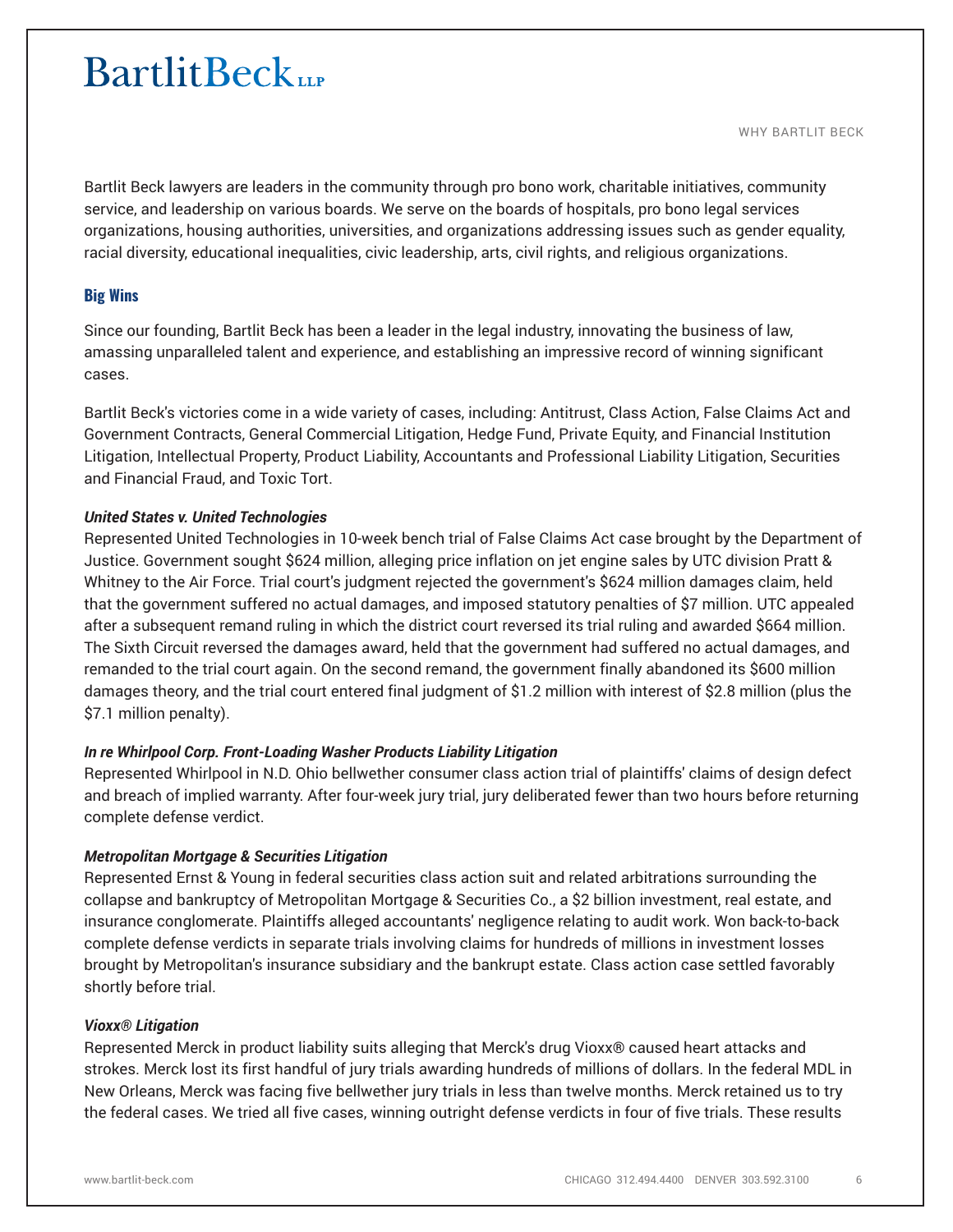were widely credited with making possible the eventual settlement of tens of thousands of claims.

#### *TicoFrut v. DuPont*

Represented DuPont in Miami state jury trial of product liability claims involving the fungicide Benlate®. TicoFrut, the main citrus grower and processor in Costa Rica, sued DuPont claiming that Benlate® hurt the production of orange trees in Costa Rica. TicoFrut sought \$172 million compensatory damages and an undisclosed amount of punitive damages. After six-week trial, jury deliberated five hours before returning a verdict for DuPont.

#### *U.S. Airways v. Sabre*

Represented Sabre in antitrust action in S.D.N.Y. relating to contract between U.S. Airways and Sabre concerning Sabre's Global Distribution System. Won motions to dismiss monopolization and declaratory judgment claims. Won summary judgment on claim for injunctive relief, and on damages representing a reduction of over 75% of plaintiff's damages claim. Won \$6 million costs/attorneys' fees award. Two-month jury trial resulting in defense verdict on one claim and damages of 1% of what plaintiff had sought on second claim. Also won denial of declaratory and injunctive relief. The Second Circuit subsequently vacated the jury's liability finding and remanded the case for a new trial.

#### *Rolls-Royce PLC v. United Technologies*

Represented United Technologies and its Pratt & Whitney division in a multi-billion-dollar patent case that Rolls-Royce brought in E.D. Virginia. Rolls-Royce sought almost \$4 billion (before trebling) in damages and an injunction preventing further sales of the accused engines. Court struck Rolls-Royce's damages theory and also granted summary judgment in United Technologies' favor finding that United Technologies' engine did not infringe the Rolls-Royce patent.

## *Pelvic Mesh Product Liability Litigation*

Represent Ethicon/Johnson & Johnson in defense of lawsuits alleging personal injuries caused by pelvic mesh medical devices. Designated trial counsel in a number of matters set for trial, both in state court and in federal cases remanded by the MDL court for trials around the country. In this capacity, lead trial counsel and secured a complete defense verdict after a three-week jury trial in the Philadelphia Court of Common Pleas.

#### *Hewlett-Packard v. Oracle*

Represented Hewlett-Packard in litigation related to Oracle's decision to no longer develop new Oracle software products for HP's Itanium processor-based line of mission critical servers. The first phase, a bench trial in Superior Court for Santa Clara County, California, resulted in a declaratory judgment in favor of HP and against Oracle on all matters before the court, and established a contractual obligation to continue developing software products for the Itanium line of servers. In the second phase the jury returned a \$3 billion verdict in favor of HP and rejected Oracle's counterclaims.

#### *Baycol® Litigation*

Represented Bayer in product liability suits alleging that Bayer's drug Baycol® caused a rare muscle disorder. Bayer faced tens of thousands of claims in a federal MDL and in individual state cases. Won a critical defense verdict in the first bellwether case where plaintiff sought \$560 million.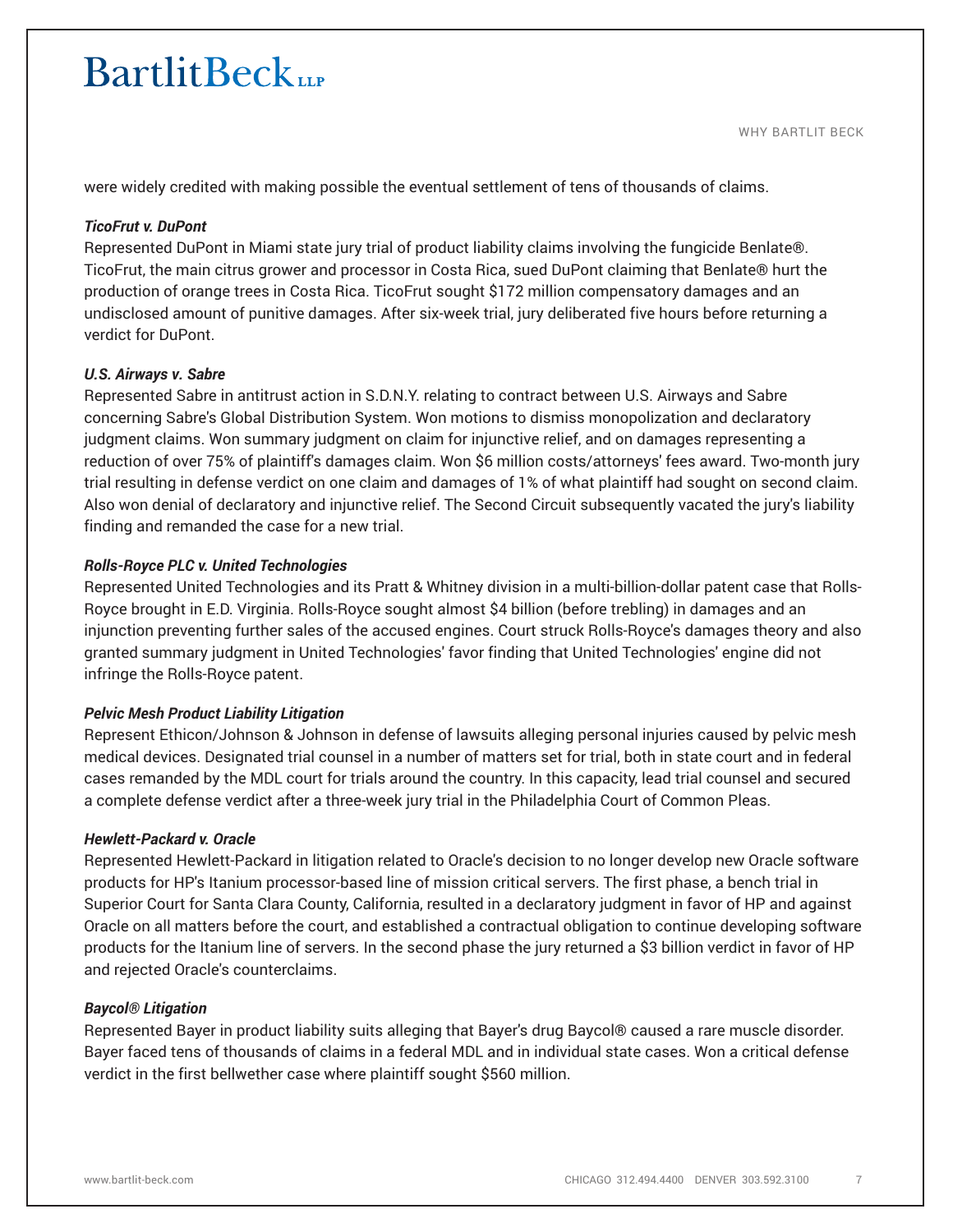#### *Gadeco v. Grynberg*

Represented shareholders and board members of privately held oil and gas companies in jury trial in district court in Arapahoe County, Colorado involving claims for breach of contract and breach of fiduciary duty brought by the founder following his removal as President and Chairman. Plaintiff sought injunctive relief and \$800 million in damages. After two-week jury trial, won a complete defense verdict for our clients. Then represented defendants in bench trial involving remaining equitable claims for unjust enrichment and quantum meruit. Plaintiff sought \$400 million. Won defense verdict again. Both verdicts were affirmed in their entirety by the Colorado Court of Appeals.

#### *Meso Scale Diagnostics v. Roche Diagnostics*

Represented Meso Scale, the maker of medical diagnostic equipment, in a patent infringement case in D. Delaware. After a six-day trial and fewer than two hours of deliberation, jury returned verdict of \$137 million, finding that Roche willfully infringed all of the asserted Meso Scale patents.

#### *Sikorsky Aircraft Corporation v. United States*

Represented Sikorsky in two related actions by the Department of Justice in which the government asserted claims of more than \$100 million. Government alleged that Sikorsky overcharged for military aircraft and parts in violation of government contracts and Cost Accounting Standards. Won first trial and affirmed on appeal. In the follow-on related action, won motion for judgment on the pleadings, dismissing government's claims and awarding Sikorsky costs.

#### *Trasylol® Litigation*

Represented Bayer in defense of lawsuits claiming personal injuries caused by Trasylol®, a drug used to reduce bleeding during open-heart surgery. The litigation involved an MDL in Florida as well as cases in several state courts. Significant victories in the litigation included: prevailing on a *Daubert* challenge that effectively precluded plaintiffs' regulatory expert from testifying at trial; excluding any evidence regarding plaintiffs' claim that Bayer withheld from the FDA results from a study regarding the safety of Trasylol®; and winning summary judgment in two bellwether cases (one of which plaintiffs hand-picked as one of their top cases) and defending these judgments on appeal to the 11th Circuit.

#### *Massachusetts Mutual Life Ins. Co. Residential Mortgage-Backed Securities Litigation*

Represented MassMutual in actions in D. Massachusetts under the Massachusetts Uniform Securities Act, against underwriters Credit Suisse and Goldman Sachs, arising from their sales of residential mortgage-backed securities to MassMutual. Credit Suisse settled after four weeks of trial, taking an additional \$79.5 million charge to earnings because of the settlement payment. Goldman Sachs settled shortly thereafter.

#### *In re Teflon® Product Liability Litigation*

Represented DuPont in an MDL in S.D. Iowa comprised of 23 alleged class actions brought on behalf of consumers who claimed to have purchased cookware coated with Teflon® and other non-stick coatings manufactured by DuPont. Class certification denied in all matters. Affirmed on appeal. Cases voluntarily dismissed with prejudice.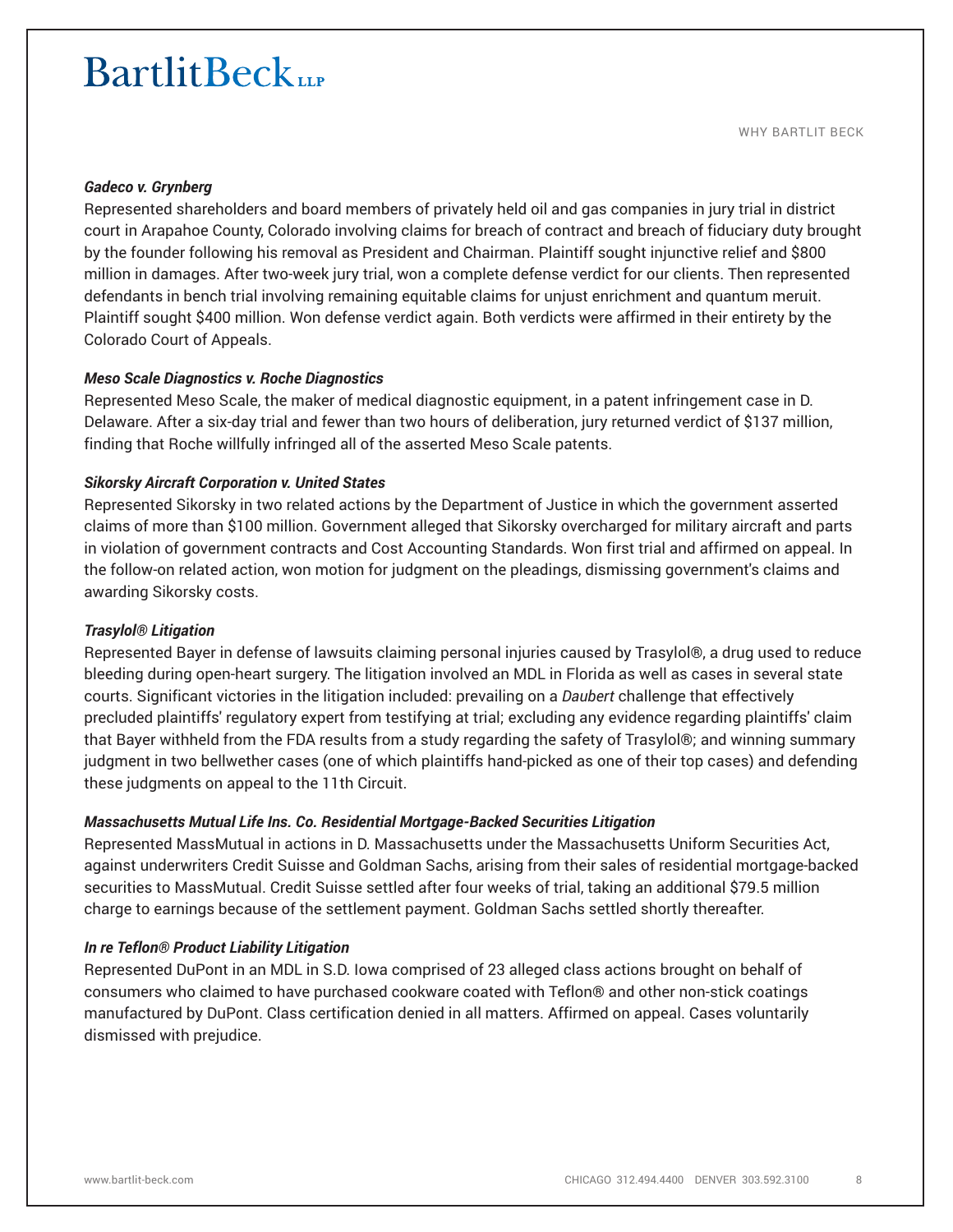WHY BARTLIT BECK

#### *Ortho Diagnostics, Inc. v. Miles, Inc.*

Represented Miles in a patent action concerning blood testing devices. The four-week S.D.N.Y. jury trial resulted in a verdict in our client's favor, including a judgment of both non-infringement and invalidity for all patents in suit. This case was identified as a *The National Law Journal* Top Defense Verdict.

## *DuPont v. Unifrax*

Represented DuPont in a patent infringement matter in D. Delaware relating to DuPont's patent covering thermal acoustic blankets for use in commercial aircraft. Won jury verdict of validity and infringement. Won damages and a permanent injunction preventing Unifrax from selling its infringing product. Affirmed on appeal.

#### *Gillette v. ShaveLogic*

Represented ShaveLogic and individually-named defendants in Massachusetts state court, who were accused of misappropriating trade secrets and confidential information from Gillette. ShaveLogic counterclaimed for tortious interference. Won summary judgment, dismissing all Gillette's claims with prejudice. Won denial of Gillette's motion for summary judgment on ShaveLogic's counterclaims. Case settled thereafter.

## *Foreign Trade Corp. v. Otter Products*

Represented OtterBox in D. Colorado cases brought by former distributors alleging antitrust, trade secret misappropriation, and Lanham Act violations. Plaintiffs sought approximately \$100 million in damages. Won motion to dismiss all antitrust claims. Favorable settlement of remaining claims immediately before trial.

#### *EEOC v. Texas Roadhouse*

Represented Texas Roadhouse in landmark pattern or practice age discrimination claim brought by EEOC. After three-week jury trial in the D. Massachusetts, case ended in a mistrial because jury was deadlocked after deliberating for one week. Case settled prior to retrial.

#### *Confidential Arbitration*

Represented a Fortune 100 client in arbitration of a multi-billion-dollar contract dispute. The confidential, twoweek arbitration hearing in Phoenix included testimony from numerous senior executives and expert witnesses. Panel rendered complete victory for our client.

#### *Milo & Gabby v. Amazon.com*

Represented Amazon in patent and copyright infringement case in W.D. Washington. Case concerned whether Amazon was liable for infringement when third-party sellers offer and sell infringing products on Amazon.com. Won summary judgment on copyright infringement. Won jury verdict on patent infringement. Affirmed on appeal.

#### *Gordon, et al. v. Sabre*

Represented Sabre in S.D.N.Y. case brought as putative antitrust class action by purchasers of airline tickets. Plaintiffs claimed Sabre conspired with its competitor "global distribution services" operators, Amadeus and Travelport, to require certain terms in their contracts with airlines, which allegedly caused plaintiffs to overpay for their airline tickets. Won a motion to dismiss 100% of plaintiffs' claimed damages. Defeated class certification. Achieved individual settlements with the handful of former class representatives.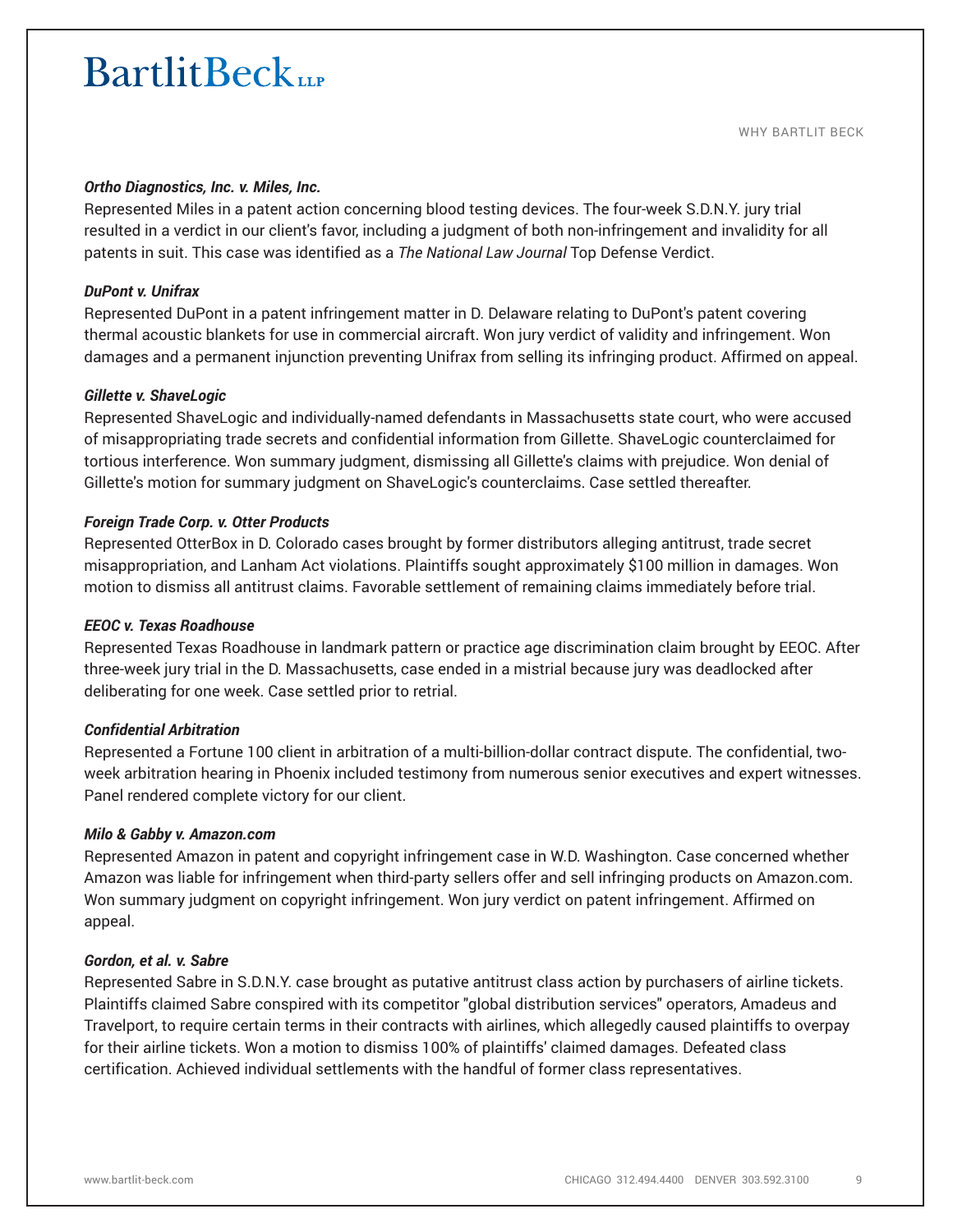#### *Applied Medical Resources Corp. v. United States Surgical*

Represented U.S. Surgical in C.D. California in patent infringement suit. Applied Medical alleged that U.S. Surgical infringed a medical device patent and sought up to \$300 million in damages and an injunction. Won non-infringement jury verdict after five-week trial.

#### *Lexmark v. Static Control*

Represented Static Control in E.D. Kentucky case alleging false advertising under the Lanham Act. District court had held that Static Control lacked standing. Sixth Circuit reversed. Won unanimous favorable decision before the U.S. Supreme Court, which ruled that Static Control adequately pleaded a viable false advertising claim against Lexmark. Supreme Court adopted Static Control's suggested zone-of-interests approach and clarified the law with regard to standing and proximate cause for all federal statutes.

#### *City of Milwaukee v. NL Industries*

Represented NL in Milwaukee circuit court suit seeking a declaration that lead paint throughout Milwaukee was a public nuisance and seeking to hold NL liable for costs of the city's lead poisoning program. Won complete defense verdict for NL.

#### *Honeywell v. Hamilton Sundstrand*

Represented Hamilton Sundstrand in two patent infringement suits in D. Delaware relating to technology used in auxiliary power units ("APUs") used on large commercial airplanes. In the first case, won complete defense judgment and reversal of prior \$46.5 million jury verdict. Affirmed on appeal. In second case, Honeywell claimed \$135 million in damages relating to alleged infringement of APU patents. Won complete defense verdict of non-infringement and invalidity.

## *Rago, et al. v. Federal Signal*

Represented Federal Signal in five-week jury trial in circuit court in Chicago of product liability claims brought by 27 Chicago firefighters. Plaintiffs alleged that Federal Signal sirens caused permanent hearing loss. Jury verdict for Federal Signal on all claims of all plaintiffs.

## *Bayer v. Schein Pharmaceutical, et al.; Bayer v. Carlsbad Technology*

Defended Bayer's patent on the antibiotic Cipro against attacks by generic pharmaceutical manufacturers. In D. New Jersey, won summary judgment defeating attempt to invalidate the patent for failure to disclose the best mode. Affirmed on appeal. In S.D. California, won bench trial defeating attempt to invalidate the patent on obviousness grounds.

#### *State of Rhode Island v. Lead Industries Association*

Represented NL and seven other companies sued by Attorney General of Rhode Island in state court in Rhode Island. AG sought to declare past sale of lead paint a "public nuisance" throughout the State of Rhode Island. Jury voted 4-2 for the defense when it deadlocked after a two-month trial. Retrial resulted initially in a deadlock (4-2 for defense) and ultimately a verdict for the State. Supreme Court of Rhode Island unanimously reversed the trial verdict, requiring complete dismissal of the State's lawsuit.

#### *SuperHelechos, et al. v. DuPont*

Represented DuPont in ten-week Miami jury trial of product liability claims involving Benlate fungicide. Plaintiffs, twenty-seven Costa Rican farms, claimed \$396 million in damages. Trial court entered directed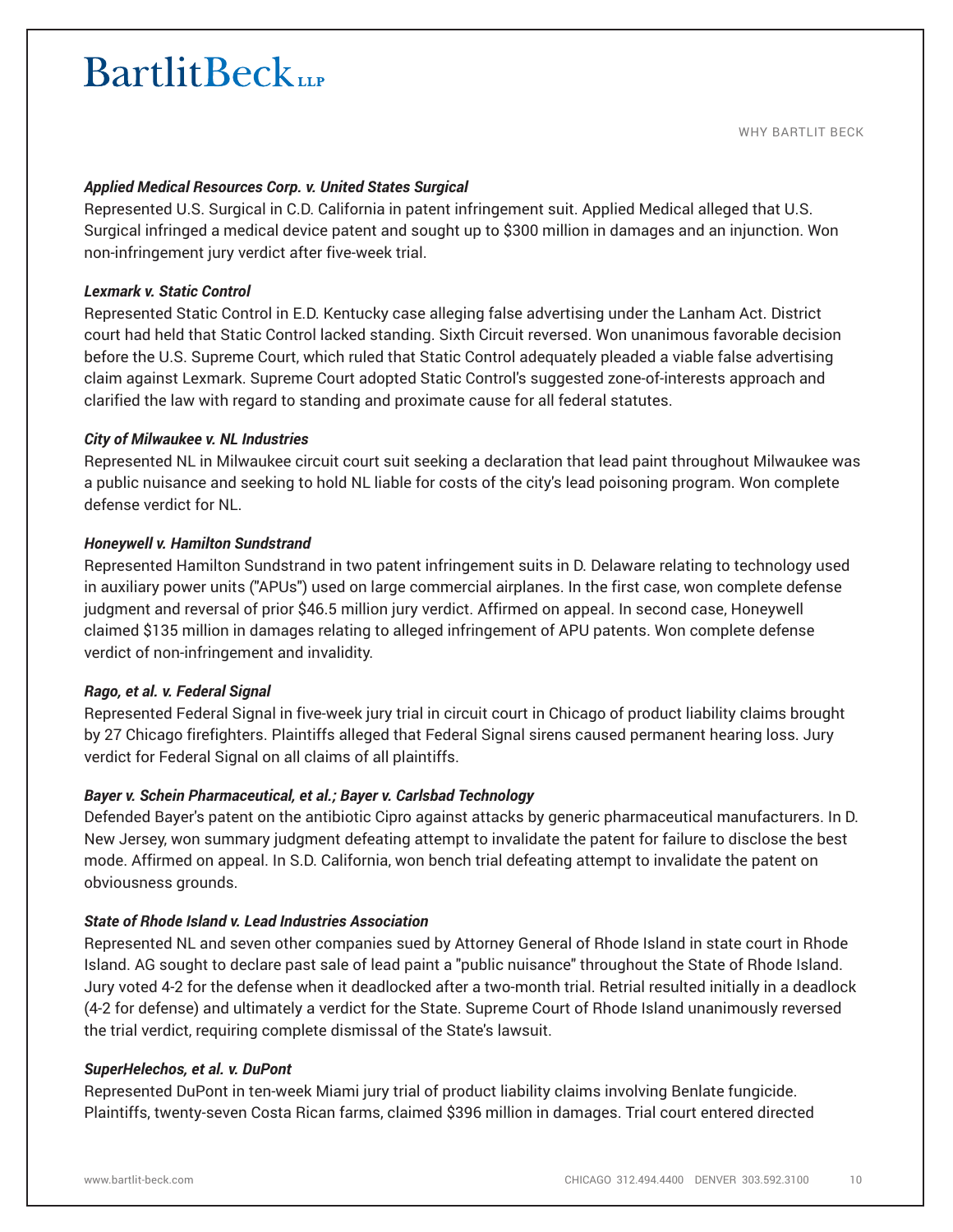WHY BARTLIT BECK

verdicts for DuPont on all claims of the largest plaintiffs (constituting 60% of plaintiffs' total claimed damages). Jury awarded other plaintiffs a small fraction of amounts sought. Florida Court of Appeals (1) affirmed directed verdicts for DuPont on claims of the largest plaintiffs, and (2) reversed all jury verdicts for other plaintiffs due to numerous trial court errors.

## *Las Vegas Hepatitis C Litigation*

Represented UnitedHealthcare in litigation in Clark County, Nevada encompassing over forty individual cases, pending before twenty different judges. Plaintiffs were individuals who claimed to have contracted Hepatitis C during endoscopy procedures performed at clinics that were on defendants' networks of approved healthcare providers. Defendants were health plans and other entities affiliated with UnitedHealthcare. Tried one case (*Martin v. PacifiCare of Nevada, et al.*), resulting in a favorable jury verdict and subsequent settlement of half of the pending cases. Began trying a second case (*Paul v. Health Plan of Nevada, et al.*), which settled one month into trial, along with the other remaining cases.

## *State Compensation Insurance Fund v. Khan et al.*

Represented defendants in C.D. California RICO action seeking over \$100 million in damages arising out of alleged medical billing fraud. Won summary judgment.

## *RealNetworks Inc. v. Microsoft*

Represented RealNetworks in antitrust suit in N.D. California concerning digital media and operating system markets. Resulted in \$761 million settlement for RealNetworks.

## *Treasurer of the State of Conn. v. Forstmann Little, et al.*

Represented Forstmann Little in litigation brought by the State of Connecticut, alleging breach of fiduciary duty, breach of contract, and violations of securities laws. Connecticut sought approximately \$1 billion in damages. After five-week trial in the Superior Court in Connecticut, the jury rendered a complete defense verdict.

## *Naftali, et al. v. DuPont*

Represented DuPont in New Jersey state court lawsuit brought by 1,600 plaintiffs alleging community-wide environmental contamination by DuPont blasting cap plant. After ten-week trial on ten plaintiffs' claims, court dismissed punitive damages claims, and jury awarded no damages to seven of ten plaintiffs. Jury verdict for three plaintiffs of damages totaling less than \$500,000.

## *Residential Funding (GMAC) v. DeGeorge Financial*

Represented Residential Funding in D. Connecticut jury trial of lender liability case involving purchases of home construction loans. DeGeorge sought \$390 million plus punitive damages. Residential Funding sought \$96 million by counterclaim. Jury verdict for Residential Funding on all issues. Jury awarded Residential Funding \$96 million in damages.

## *In re Factor VIII or IX Concentrate Blood Products*

Represented Alpha Therapeutic in wrongful death and personal injury suits throughout the country claiming that hemophiliac plaintiffs contracted HIV virus through use of Alpha's blood clotting medicine. Alpha Therapeutics asked Bartlit Beck to try three of the bellwether cases in this litigation. Won all three cases—two of them following jury verdicts in favor of Alpha Therapeutics on all claims, and one following successful motion for summary judgment. These victories enabled negotiation of global resolution of remaining claims.